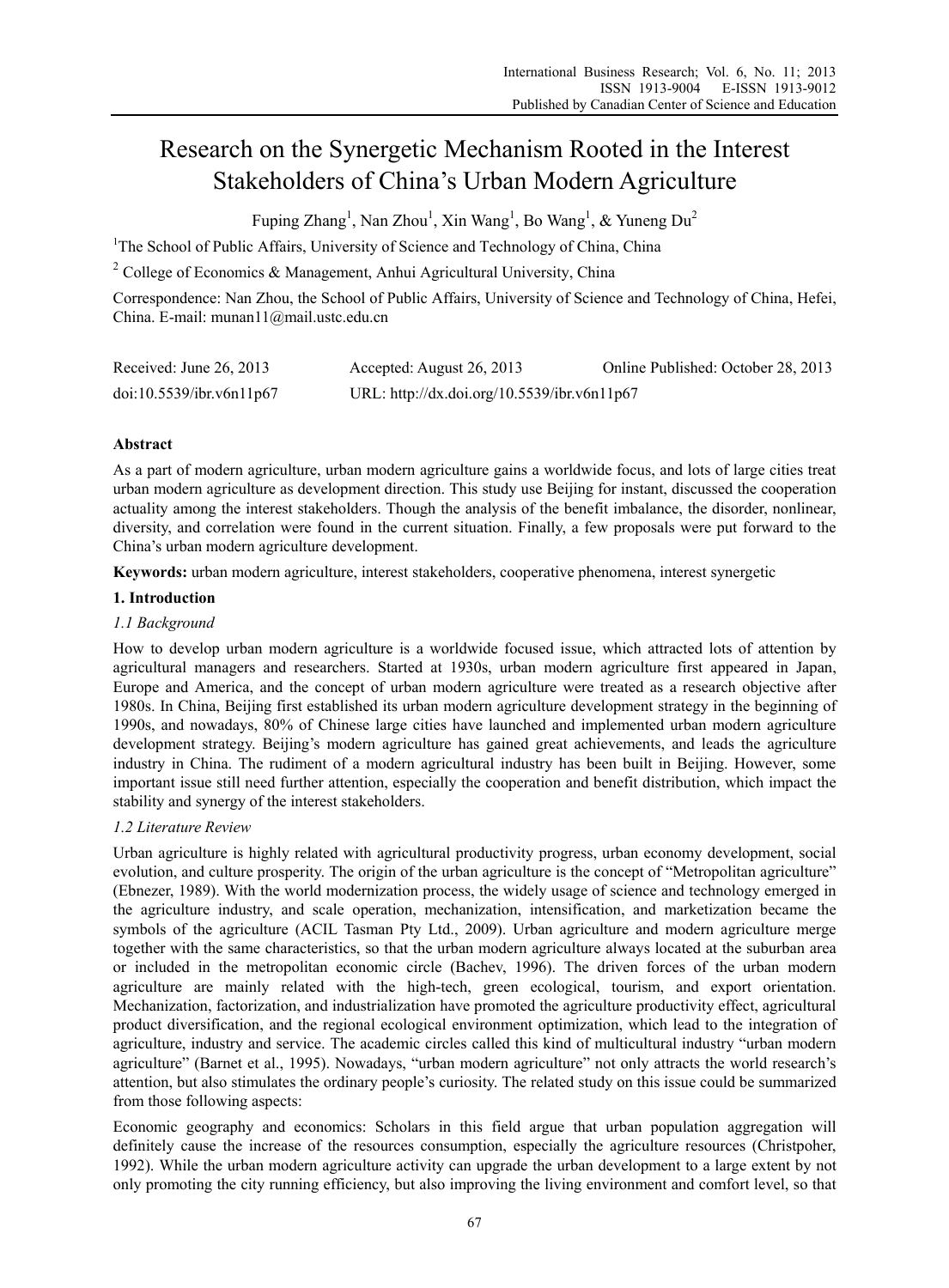the government should highly support the urban modern agriculture development (Conway, 1986; David & Tim, 2009).

Urbanology and ecology: Scholars in this field argue that there should be some green land and agricultural garden around the metropolis, so that the residents who lived in the crowded city could have space to relax, and those areas could also be an important supplement to the urban development (Fare et al., 1992). When the urban planning is executed, the proportion of the urban land and rural land should be keeping at an appropriate rate, which can not only support the city retain a healthy and efficient development, but also keep supply continuous power to the urban sustainable development (Vnader, 2002). The urban sustainable development cannot retain without agriculture, while the urban modern agriculture can play a positive role in urban biodiversity and environment improvement.

Sociology: Because of the rapid progress of the urbanization, the rural residents are getting closed to the center of the cities, while the farmers comparatively lack of enough knowledge and technology skill, which induce that famers are less competitive compare to the urban residents (Takawira, 2003). Obviously, urban modern agriculture can provide the farmers who flow into the cities important buffer area and channel (Gail & Mike, 2003), and build the social labor pool (Pablo, 2000; Smith, 1996)

"Stakeholder Theory" initialed as "ST" came from management science, which originated from a kind of cooperation concept prevailed in 1960s. In 1963, Stanford Research Institute firstly created this word "Stakeholder". In 1984 Milton Friedman established the "Stakeholder Theory", and this theory has been started to use in enterprise management. Friedman argue that stakeholder theory refer to the activities of enterprise manager who comprehensively balance the benefit among the stakeholders, who are highly related with the Enterprise production and management behavior especially the business performance. Since then, the "Stakeholder" and "Stakeholder Theory" have been focused by both scholars and also businessmen, and even widely used in many areas like economics, management science, business ethics, legal science, and sociology. Nowadays the "Stakeholder Theory" has become an important economic theory. In this theory, stakeholders are restricted by other economic entity or person, nobody could arbitrarily extent benefit by offend other's interest, only if all the stakeholders cooperate each other and coordinate their benefit distribution.

## **2. Definition of Stakeholders in Beijing Urban Modern Agriculture Industry**

Stakeholder refer to the multiple economic benefit relationship exist in the certain institution, organization, environment, and this kind of relationship include direct and indirect form. Regarding to an organization, a stakeholder was supposed as any related individual or group. The agricultural industry now became a crucial factor with big impact to the national welfare and people's livelihood. In Beijing urban modern agriculture system, farmers, consumers, government, and agricultural product processing enterprise, are all closely linked. Although almost all the people in the urban cycle are related with urban modern agriculture, the stakeholders should only be the main part or highly representative organizations. Based on these hypotheses, this study took urban modern agriculture in Beijing as an instant, and focused on the interest stakeholders and their interest synergetic mechanism in China urban modern agriculture industry. Four kinds of stakeholders were defined as "government", "agricultural enterprise", "research institution" and "farmer".

# **3. Current Situation of Stakeholder Cooperation in Beijing Urban Modern Agriculture Industry**

In the development of Beijing urban modern agriculture industry system, stakeholders are interactive, and have individual sole benefit objective. The interest demands of stakeholders are always different, which is a kind of interactive game relationship. The core of conflict is the demand of the distribution of resources or benefit, and all of the stakeholders want their resources and benefit maximization. In the following paragraphs, the stakeholder relationships were analyzed in pair.

# *3.1 Government and Agricultural Enterprise*

In the development of Beijing urban modern agriculture industry, government will consider the coordinated development of economy, society, culture, environment, and focus on the unity of economic benefit, the social benefit and ecological benefit. While agricultural enterprise is a kind of profit-making organization, the profit and self-interest is the starting point and final objective. The enterprise will choose its business behavior according to utility maximization principle, and to enhance its economic returns and other benefit. These two different objectives sometimes caused problems, for example, the government may over interfere in the enterprise business behavior, or inadequately support.

On one hand, government sometimes push the agricultural enterprise provide price lower than the free market to the farmers, or let the agriculture enterprise to take excessive social burden. These government behaviors could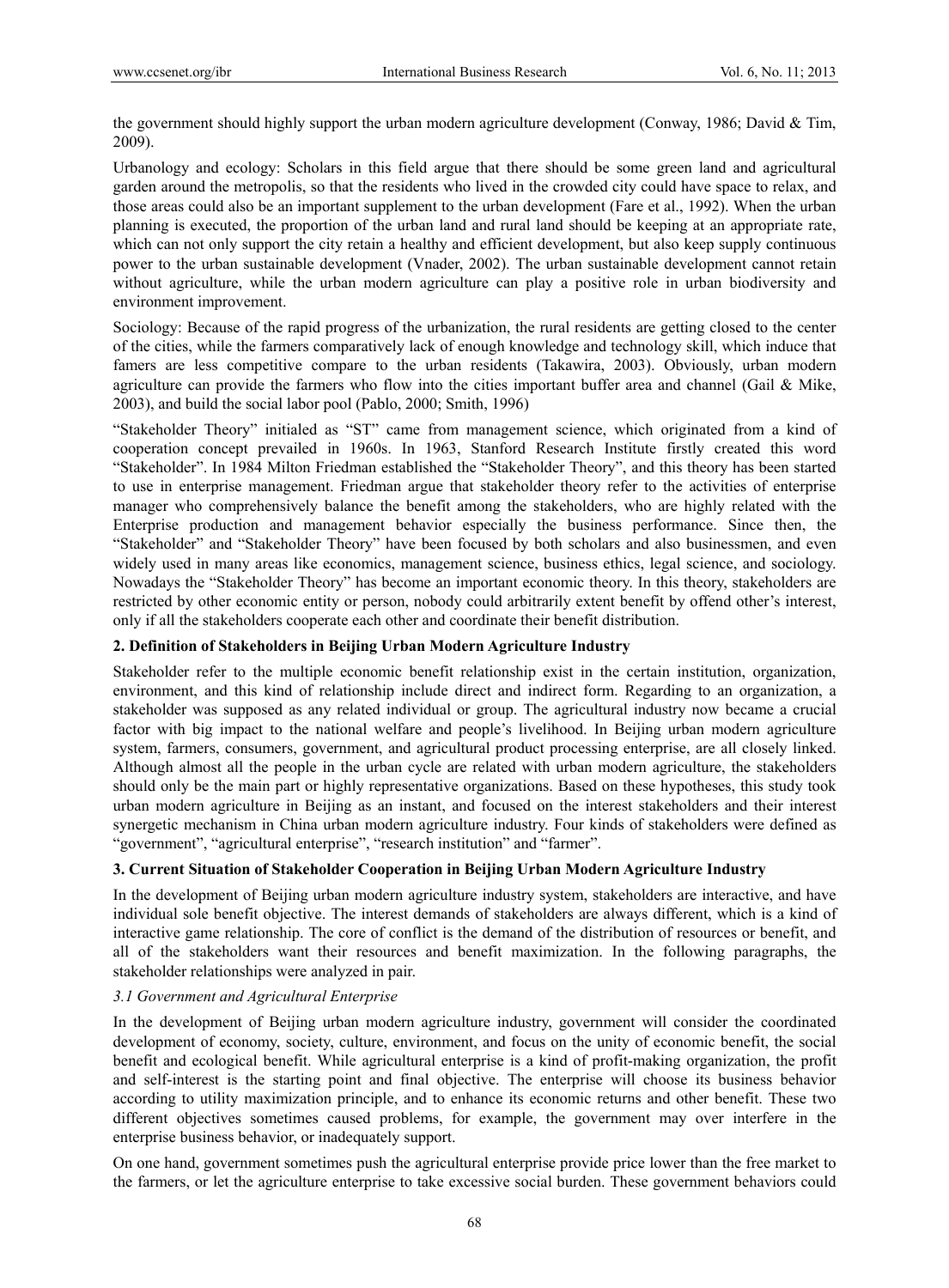badly influence the business of agricultural enterprise, and make the enterprise suffer losses, which may damage the government credibility and the development of Beijing urban modern agriculture. On the other hand, the duty that needs government attention sometimes hasn't accomplished well, because of the nonstandard government decision-making process or democratic supervision procedures. In addition, the high tax, land occupancy charge, and incidentals impel the risen of the agriculture enterprise running cost, which is negative to the agriculture enterprise competitiveness. Obviously, the government should improve its work in Beijing urban modern agriculture development.

#### *3.2 Government and Farmers*

For a longtime, Beijing municipal government have paid high attention to the agriculture investment, and farmer support. The municipal government adhere to provide financial subside, price support, tax deduction, education coverage, social insurance, and infrastructure construction. However, from a practical perspective, some problem still exits like less investment, too much restriction and insufficient service. The farmers in the remote mountainous area still cannot get enough help, and in statistic the proportion is around 30%.

In the aspect of agricultural land use, the communication between government and farmer is not sufficient, the option right, right to know, participation rights are ignored. The land use property of famer often encroached or deprived, and toll breakdown sometimes happen, which arouse farmers' strong resistance. These wrong behaviors of government are negative to the Beijing urban modern agriculture. While as the main subject of agriculture industry, farmers' interest demand embody in the agriculture land output and government subsidy. When farmers feel their self-interest space is threatened or violated, they will preserve the rights through applying for an audience with the higher authorities to appeal for help, or even confront the municipal government. However, based on self-interest, the famers will spontaneously discover rural resources and infrastructure construction, and because of organize insufficiency, these discoveries belong to extensive growth, destructive exploitation, and ruined the agricultural resources and ecological environment.

## *3.3 Government and Research Institution*

Problems also exist in the relation of government and research institution. First issue is scientific research funding problem. Agricultural research institution always service the weak industry, who always lack fund, and government support to the agricultural research institutions sometimes not enough. So that agricultural research institution constantly supplies free service to the farmers, which induce the motivation shortage and discontinuity of guidance. Second issue is policy environment and policy system problem. Recently, the Beijing municipal government successively issued a few documents in talent cultivation, science and technology investment, technology project support, but the documents and regulation in finance, taxation, land, and credit are imperfect. For example, the policy support in children of migrant workers in cities, poor agricultural students allowance, and new type farmers are not strong enough. In the aspect of new rural practical scientific research projects, there still exists lack protection of intellectual property, technology consulting, and capital assess evaluation, these problems hinder the agricultural science and technology achievements transformation of continuous development.

# *3.4 Agricultural Enterprise and Farmers*

Agricultural Enterprise and Farmers are both individual stakeholders in the market economy system, and they both operate their business according to the criteria that maximize their benefits. In order to acquire high quality raw material and decrease the transaction cost, the enterprise initiatively establish agricultural trade relationship with the farmers. The forms of cooperation can be transfer profit from agricultural enterprise to farmers, serving the farmers freely, purchasing agricultural products at protected prices, or dividing the net income according the contact.

However in the benefit distribution aspect, agricultural enterprise and farmers are unequal in economic and social status, the benefit connection mechanism between the standardization and institutionalization is not strong enough. Firstly, to the agricultural enterprise, they will support the famers only if their business will not be negatively influenced and get enough profit. Secondly, the enterprise-style management and traditional tillage method are conflicting, so that traditional farmers are hard to reach the demand of the agricultural enterprise, and also hardly to share the value-added profits. Only use the cooperative economic organization, famers can improve the bargaining position and defend the risk of the market. In addition some agricultural enterprises sometimes make unfair contracts to farmers, and meanwhile some farmers also make malicious breach of contract, or both of them fail to fulfill the contract, which are harmful to both sides. Furthermore, agricultural enterprises sometimes ruin the local ecosystem and environment, and farmers always became the sufferer of this kind of damage.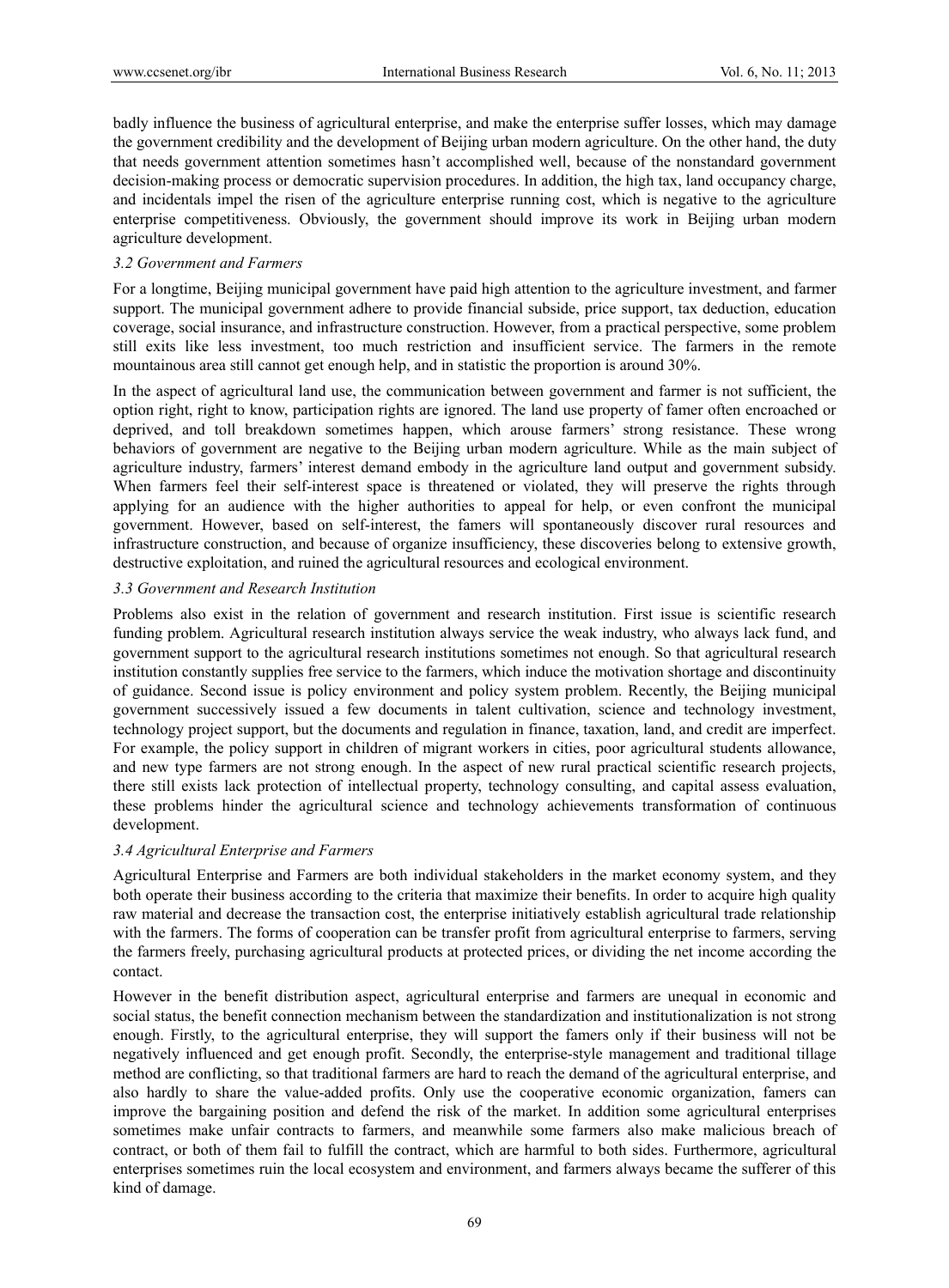# *3.5 Agricultural Enterprise and Research Institution*

The curial contradiction in agricultural enterprise and research institution is imbalance between supply and demand. Firstly, from the positive perspective, research institution inclines to cooperate with the agricultural enterprise in order to seek the high added value brought by scientific and technological achievements. While the cooperation of agricultural enterprise and research institutions neither can raise the economic benefit in short while, nor can gain fund support or tax deduction, so that agricultural enterprise always reluctant to be involved in the cooperation. From the demand and supply of scientific achievements perspective, the research activities are not driven by the market economy, cannot provide practical, proper, low risk, high efficient scientific achievement, so that the achievement conversion rate is low. In order to reduce R&D investment, agricultural enterprises generally incline to buy the scientific achievement directly but not to cooperate, and the reason is the payment that enterprise willing to pay always much lower than the research institutions' expect. In addition, from technical reliability and controllability perspective, research institutions prefer self-develop scientific achievement compare to cooperation, and totally get the future profit. With regard to the sized enterprises, those companies have self-ability to do R&D, which induce the reluctant cooperation with research institutions. In the meanwhile, some small scale, low powerful companies incline to introduce mature "Market-oriented products", so they usually don't willing to fulfill the commercialization of research findings, and also cannot afford. Finally, in demand and supply of agriculture scientific-technology talents, the shortage of professional stuff become more and more serious, to the contrary, the graduates in colleges and universities is hard to find jobs they want. Influenced by the old system and opinion, the service consciousness of research institutions is not strong, and agricultural science and technology talent cultivation system cannot meet the need of the reality. In the other hand, the fresh graduates job choosing concept are not mature, some of them despise the rural and agricultural work, and lack of practical experience.

#### *3.6 Research Institutions and Famers*

With the rapid development of Beijing modern agriculture, the market awareness and right consciousness of farmers have been enhanced. Simultaneously, with the benefit expression channel became completed, the famers are eager to personalized, diversified services, and service content requires universality and hierarchy. However, research institutions are hard to meet the needs of Beijing suburb farmers in diversity of agricultural modernization and information-based services, so that supply gap of education, science and technology, and talents became even bigger and bigger.

From the aspect of service coverage proportion, nowadays, there are still 30% of the farmers cannot get relevant agricultural science and technology supporting services in Beijing. The ways that farmers obtain information mainly rely on old media like oral spreading and light box advertising, and only 20% famers use modern methods to acquire information. From the data released by the local government, only 80% villages in Beijing still haven't established science and technology service stations. In the civil servants aspect, the current number of rural civil servants are not enough and unstable, and generally the personnel qualification and professional title are generally low, which cannot meet the demand of famers. In addition, research institutions haven't provide timely technic help, and lack of supporting service skills. Actually, the talents trained by the research institutions always flow into the urban not rural areas, and farmers haven't sufficient channel to promote their technic skill, so the gap between the research institutions and famers became even bigger.

# **4. Problems Analysis of Stakeholders in Beijing Urban Modern Agriculture Industry**

In terms of cooperation actuality about stakeholders in Beijing urban modern agriculture industry mentioned in previous chapter, noteworthy is the fact that the cooperation among stakeholders show at least four traits, such as disorder, nonlinearity, diversity and correlation.

## *4.1 Disorder*

Although these interacted and interdependent stakeholders in urban modern agriculture industry constitute the system of urban modern agriculture industry, they don't belong to this system absolutely, but participating in it due to other interest demands and conditions. From the horizontal perspective, all kinds of stakeholders possess complexity, messy and disordered demands, nonidentity interests of all elements, and they can't substitute with each other, even the opposite; from the longitudinal perspective, with the development of urban modern agriculture industry, these stakeholders having different standpoints and thoughts show varying interests and viewing angles. For instance, if the perspectives change, the entire interest-chain of the system in the urban modern agriculture industry can also modify. Therefore, the operating circumstance of the urban modern agriculture industry displays uncertainty and disorder to some extent.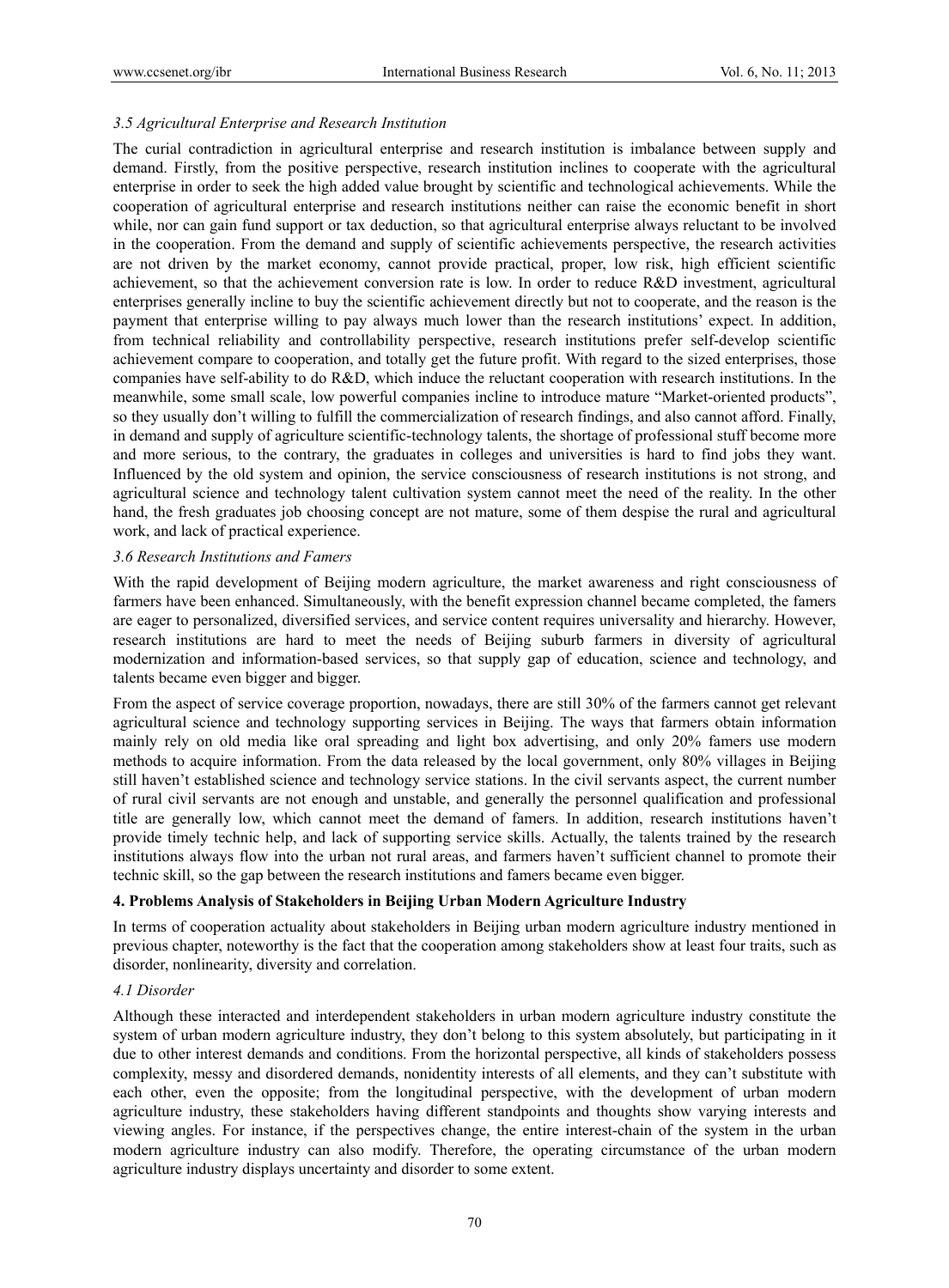## *4.2 Nonlinearity*

The construction of the urban modern agriculture industry not only value long-term interests, but current interests; not only economic benefits, but social interests; not only the overall interests, but the individual efficiencies. The developing process is viewed as dynamic and fickle. Therefore, the connection and influence among all the stakeholders are nonlinear. The function, target and effect of these stakeholders in the urban modern agriculture industry are entirely different and irreplaceable. The behaviors as well as their models are all influenced by others. Under the condition of the uncertainty and pursuing their own maximal interests, the inconformity of the interest disparity and the objective function of these stakeholders give rise to a more conspicuous complexity and nonlinearity among all the stakeholders. Not only can the nonlinear effect bring the positive effect for the urban modern agriculture industry, but also the negative effect which can be thought massive and long term.

## *4.3 Diversity*

The construction for the urban modern agriculture industry involves different stakeholders, such as government, agricultural enterprise, research institution as well as farmers; the combination with the arrangement, economy, society and marketing philosophy; the connection of policy, raising capital, circulation and issues of agriculture, farmer and rural area. Multiple interest demands and conflicts are generated due to various positions, ideas and dynamic changes on stakeholders.

#### *4.4 Correlation*

Interest demands among stakeholders demonstrate diverse. Because these stakeholders are the important factor in the system of the urban modern agriculture industry, their interest demands display relevance (even the coherence). When the interest conflicts occur, they can perform the correlation in the interest game. As a result, the relationships among the stakeholders transfer unceasingly.

#### **5. Conclusions**

The interests among stakeholders in the development of urban modern agriculture industry are inconsistent. Their relationships are a kind of interaction and game. The essence of conflict can be thought an interest demand for resources division and renewal distributions. Each one strive for a further optimization about resources quantity and structure of their own. The urban modern agriculture industry of Beijing includes four stakeholders, which are government, agricultural enterprise, research institution and farmers. The condition of their cooperation affects the development of Beijing's urban modern agriculture industry. At present, there exists imbalance in the aspect of synergetic relationship and interest distribution among all the stakeholders in the urban modern agriculture industry of China. In the system of the entire urban modern agriculture industry, they represent disorder, nonlinearity, diversity and correlation. These problems should be paid more attention.

As promoting the urban modern agriculture industry, it is pressing to coordinate the relationship among stakeholders to guarantee their synergetic, high efficient, well-organized and reasonable development Only by establishing a kind of synergetic developing system, ensuring its normal and steady operating, obtaining relevant balance through repeating games among stakeholders, can we maintain harmonious and healthy development situation.

Though the paper finds and summarizes the problems with respect to the development of the urban modern agriculture industry in order to provide some reference experience, deep synergetic analysis about stakeholders are not launched. In the future researches, on one hand, we should make a further investigation to acquire more abundant materials; on the other hand, we need to measure the synergy of concrete stakeholders to construct effective solving models by using some quantitative methods.

## **References**

- ACIL Tasman. (2009). *Agriculture and GHG mitigation Policy: options in addition to the CPRS*. Report for Victorian Department of Primary Industries and Industry and Investment NSW.
- Bachev, H. (2004). *Efficiency of agrarian organizations*. Available at SSRN 903483. http://dx.doi.org/10.2139/ssrn.903483
- Barnet, V., Johnston, A. E., Landau, S., et al. (1995). Sustainability: the Rothamsted experience. In Barbett, V. R., & Steiner, R. (Eds.), *Agricultural Sustainability: Economic, Environmental and Statistical Considerations* (pp. 171–206). Chichester, UK: Wiley.

Christpoher, R. B., & Thomas, R. R. J. (1992). *Agriculture in the city's countryside*. London: Belhaven Press.